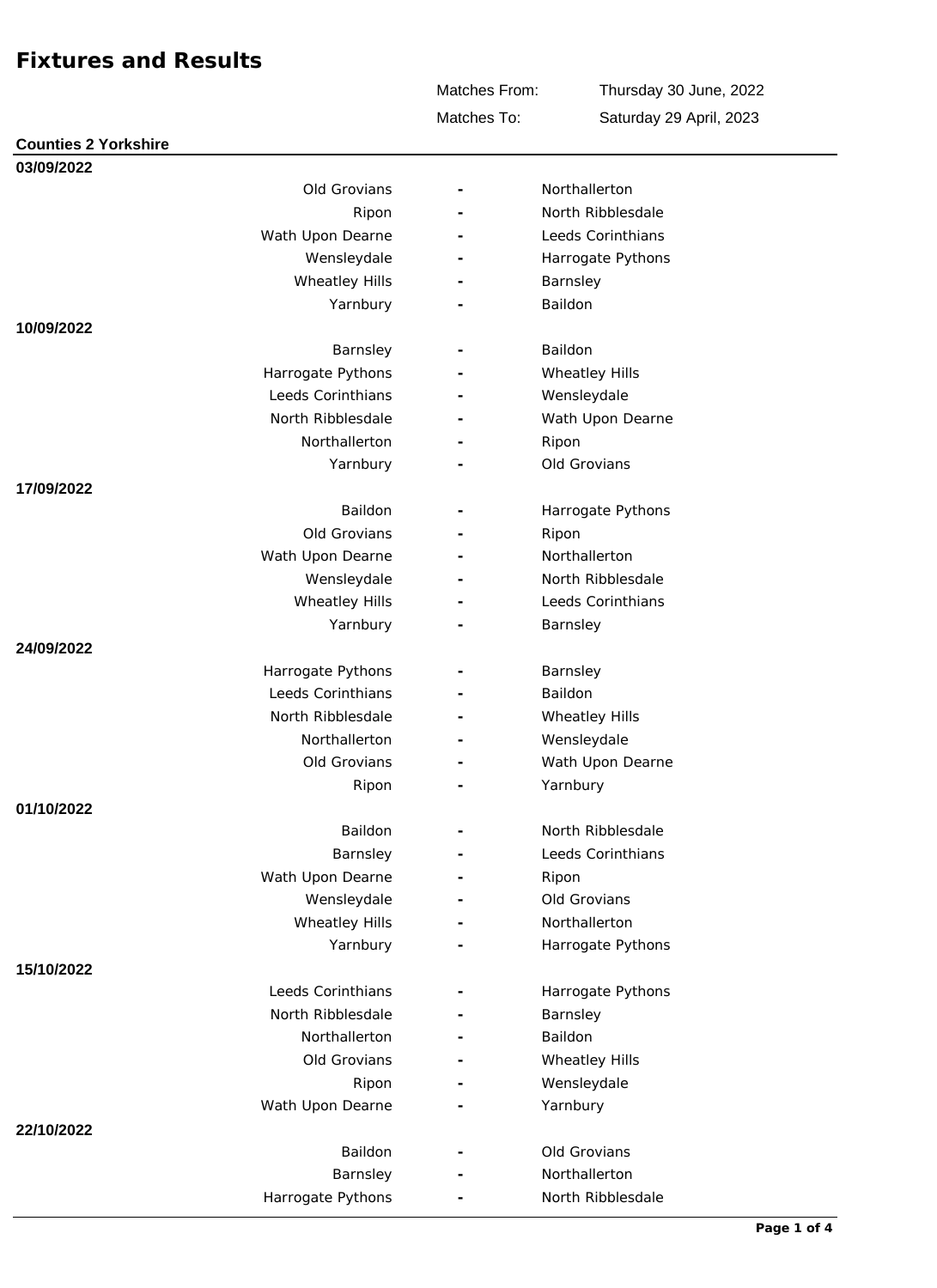|                                                             | Matches From:            | Thursday 30 June, 2022  |  |
|-------------------------------------------------------------|--------------------------|-------------------------|--|
|                                                             | Matches To:              | Saturday 29 April, 2023 |  |
| Wensleydale                                                 | ÷,                       | Wath Upon Dearne        |  |
| Wheatley Hills                                              |                          | Ripon                   |  |
| Yarnbury                                                    |                          | Leeds Corinthians       |  |
| 29/10/2022                                                  |                          |                         |  |
| North Ribblesdale                                           |                          | Leeds Corinthians       |  |
| Northallerton                                               |                          | Harrogate Pythons       |  |
| Old Grovians                                                |                          | Barnsley                |  |
| Ripon                                                       | ٠                        | Baildon                 |  |
| Wath Upon Dearne                                            |                          | Wheatley Hills          |  |
| Wensleydale                                                 |                          | Yarnbury                |  |
| 05/11/2022                                                  |                          |                         |  |
| Baildon                                                     | $\overline{\phantom{a}}$ | Wath Upon Dearne        |  |
| Barnsley                                                    |                          | Ripon                   |  |
| Harrogate Pythons                                           |                          | Old Grovians            |  |
| Leeds Corinthians                                           |                          | Northallerton           |  |
| Wheatley Hills                                              | $\overline{\phantom{m}}$ | Wensleydale             |  |
| Yarnbury                                                    |                          | North Ribblesdale       |  |
| 12/11/2022                                                  |                          |                         |  |
| Northallerton                                               |                          | North Ribblesdale       |  |
| Old Grovians                                                |                          | Leeds Corinthians       |  |
| Ripon                                                       |                          | Harrogate Pythons       |  |
| Wath Upon Dearne                                            |                          | Barnsley                |  |
| Wensleydale                                                 |                          | Baildon                 |  |
| Wheatley Hills                                              |                          | Yarnbury                |  |
| 19/11/2022                                                  |                          |                         |  |
| Old Grovians                                                |                          | Wensleydale             |  |
| This fixture has been re-arranged from Saturday 07 Jan 2023 |                          |                         |  |
| 26/11/2022                                                  |                          |                         |  |
| Baildon                                                     | $\overline{\phantom{0}}$ | <b>Wheatley Hills</b>   |  |
| Barnsley                                                    |                          | Wensleydale             |  |
| Harrogate Pythons<br>Leeds Corinthians                      |                          | Wath Upon Dearne        |  |
| North Ribblesdale                                           |                          | Ripon<br>Old Grovians   |  |
| Yarnbury                                                    |                          | Northallerton           |  |
| 03/12/2022                                                  |                          |                         |  |
| Baildon                                                     |                          | Barnsley                |  |
| Old Grovians                                                |                          | Yarnbury                |  |
| Ripon                                                       |                          | Northallerton           |  |
| Wath Upon Dearne                                            |                          | North Ribblesdale       |  |
| Wensleydale                                                 |                          | Leeds Corinthians       |  |
| Wheatley Hills                                              |                          | Harrogate Pythons       |  |
| 10/12/2022                                                  |                          |                         |  |
| Barnsley                                                    |                          | Yarnbury                |  |
| Harrogate Pythons                                           |                          | Baildon                 |  |
| Leeds Corinthians                                           |                          | Wheatley Hills          |  |
| North Ribblesdale                                           |                          | Wensleydale             |  |
| Northallerton                                               |                          | Wath Upon Dearne        |  |
|                                                             |                          |                         |  |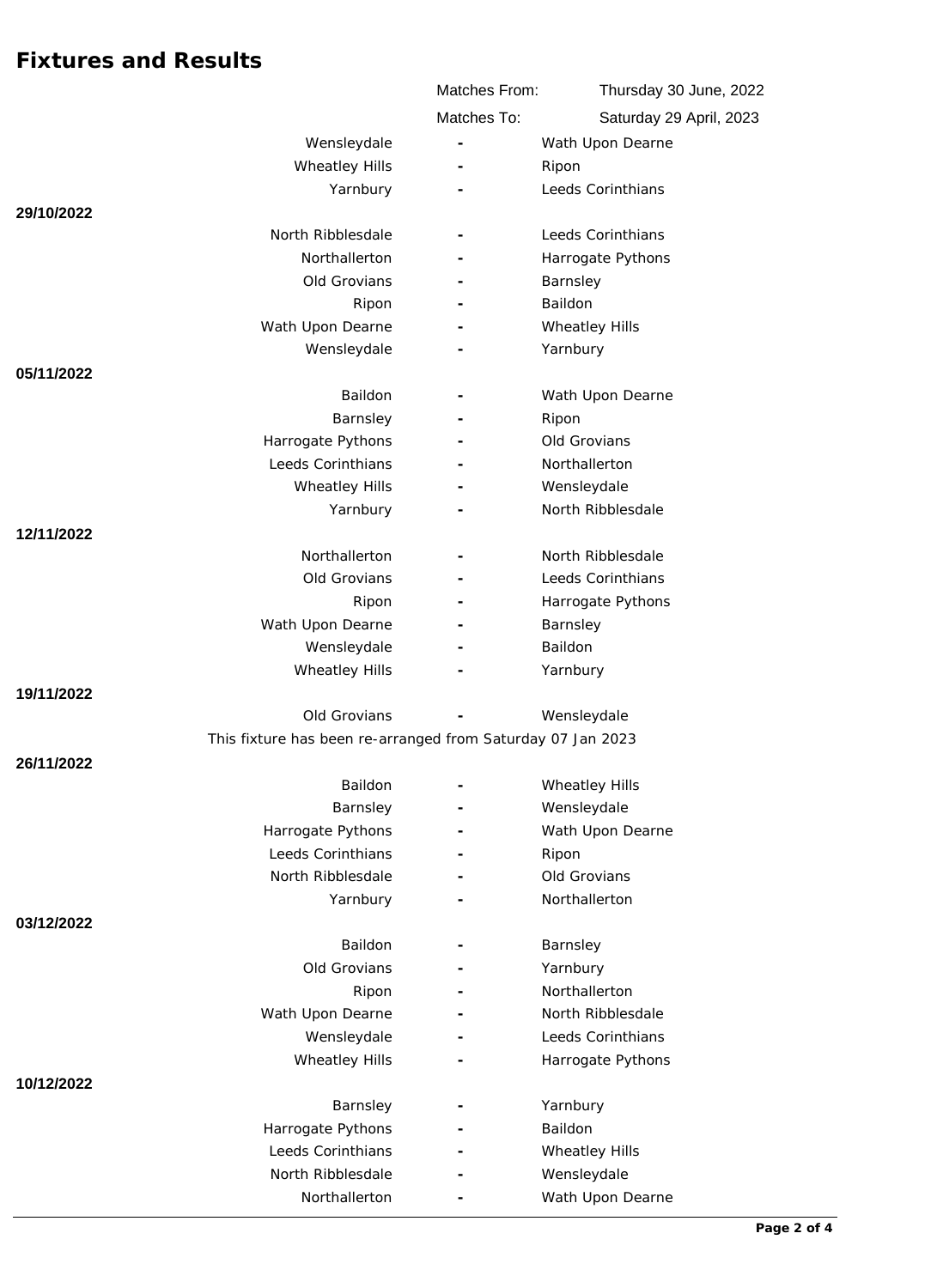|            |                                                                             | Matches From:            | Thursday 30 June, 2022  |
|------------|-----------------------------------------------------------------------------|--------------------------|-------------------------|
|            |                                                                             | Matches To:              | Saturday 29 April, 2023 |
|            | Ripon                                                                       |                          | Old Grovians            |
| 17/12/2022 |                                                                             |                          |                         |
|            | Baildon                                                                     | $\overline{\phantom{a}}$ | Leeds Corinthians       |
|            | Barnsley                                                                    |                          | Harrogate Pythons       |
|            | Wath Upon Dearne                                                            |                          | Old Grovians            |
|            | Wensleydale                                                                 |                          | Northallerton           |
|            | Wheatley Hills                                                              |                          | North Ribblesdale       |
|            | Yarnbury                                                                    |                          | Ripon                   |
| 07/01/2023 |                                                                             |                          |                         |
|            | Harrogate Pythons                                                           |                          | Yarnbury                |
|            | Leeds Corinthians                                                           |                          | Barnsley                |
|            | North Ribblesdale                                                           |                          | Baildon                 |
|            | Northallerton                                                               |                          | Wheatley Hills          |
|            | Ripon                                                                       |                          | Wath Upon Dearne        |
| 14/01/2023 |                                                                             |                          |                         |
|            | Baildon                                                                     |                          | Northallerton           |
|            | Barnsley                                                                    |                          | North Ribblesdale       |
|            | Harrogate Pythons                                                           |                          | Leeds Corinthians       |
|            | Wensleydale                                                                 |                          | Ripon                   |
|            | <b>Wheatley Hills</b>                                                       |                          | Old Grovians            |
|            | Yarnbury                                                                    |                          | Wath Upon Dearne        |
| 21/01/2023 |                                                                             |                          |                         |
|            | Leeds Corinthians                                                           | $\overline{\phantom{m}}$ | Yarnbury                |
|            | North Ribblesdale                                                           |                          | Harrogate Pythons       |
|            | Northallerton                                                               |                          | Barnsley                |
|            | Ripon                                                                       |                          | <b>Wheatley Hills</b>   |
|            | Wath Upon Dearne                                                            |                          | Wensleydale             |
| 28/01/2023 |                                                                             |                          |                         |
|            | Baildon                                                                     |                          | Ripon                   |
|            | Barnsley                                                                    |                          | Old Grovians            |
|            | Harrogate Pythons                                                           |                          | Northallerton           |
|            | Leeds Corinthians                                                           |                          | North Ribblesdale       |
|            | <b>Wheatley Hills</b>                                                       |                          | Wath Upon Dearne        |
|            | Yarnbury                                                                    |                          | Wensleydale             |
| 04/02/2023 |                                                                             |                          |                         |
|            | Old Grovians<br>This fixture has been re-arranged from Saturday 21 Jan 2023 |                          | Baildon                 |
| 11/02/2023 |                                                                             |                          |                         |
|            | North Ribblesdale                                                           |                          | Yarnbury                |
|            | Northallerton                                                               |                          | Leeds Corinthians       |
|            | Old Grovians                                                                |                          | Harrogate Pythons       |
|            | Ripon                                                                       | $\overline{\phantom{a}}$ | Barnsley                |
|            | Wath Upon Dearne                                                            |                          | Baildon                 |
|            | Wensleydale                                                                 |                          | Wheatley Hills          |
| 18/02/2023 |                                                                             |                          |                         |
|            | Baildon                                                                     |                          | Wensleydale             |
|            | Barnsley                                                                    |                          | Wath Upon Dearne        |
|            |                                                                             |                          |                         |